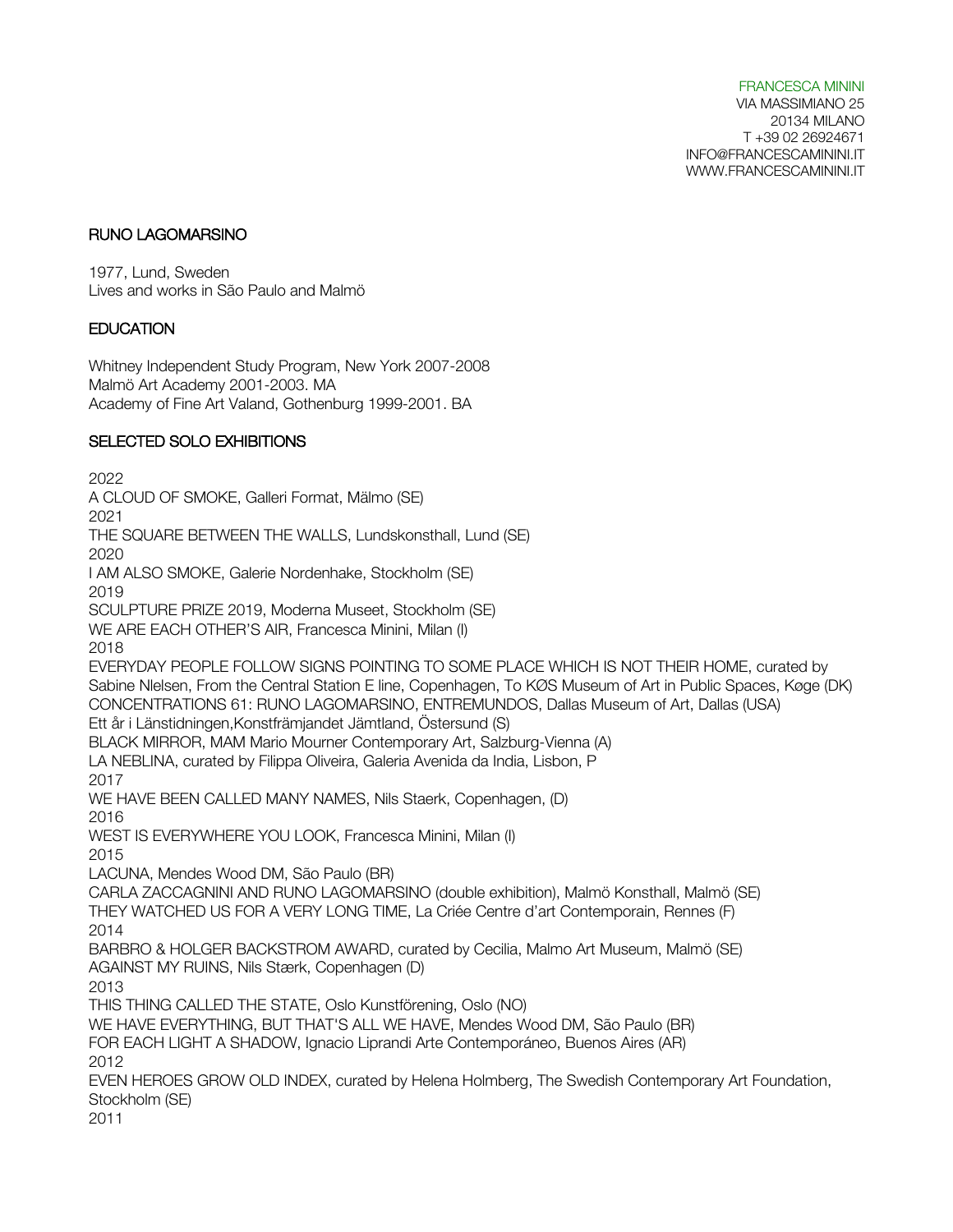OTHERWHERE, Nils Stærk, Copenhagen (D)

HAY SIEMPRE UN DÍA MAS LEJOS, Galeria Luisa Strina (Espaço projeto), São Paulo (BR)

VIOLENT CORNERS AR/GE, Curated by Luigi Fassi, Kunst Galerie Museum, Bolzano (I)

TRANS ATLANTIC, Art Statements, Basel (D)

2010

THE G IN MODERNITY STANDS FOR GHOSTS, curated by Miguel Amado Centro de Artes Visuais, Coimbra (P) BETWEEN AN IMPERIAL SYSTEM AND A METRIC SYSTEM, Present Future, Artissima, Turin (I) HORIZON (SOUTHERN SUN DRAWING), curated by Adriano Pedrosa, Zona Maco, Mexico City (MEX) LAS CASAS IS NOT A HOME, Elastic, Malmö (SE) 2009

LAS CASAS IS NOT A HOME, Mummery+Schnelle, London (UK)

2007

THOSE WHO CONTROL THE PAST COMMAND THE FUTURE - THOSE WHO COMMAND THE FUTURE CONQUER THE PAST, curated by Tone O Hansen Overgaden, Copenhagen (D)

# SELECTED GROUP EXHIBITIONS

2021

PLURAL DOMAINS: SELECTED WORKS FROM THE CISNEROS FONTANALS ART FOUNDATION COLLECTION, curated by Jesús Fuenmayor, Harn Museum of Art, Florida (USA) GOLD AND MAGIC, ARKEN Museum of Modern Art, Copenaghen (DNK) A TIME TO EMBRACE AND TO REFRAIN FROM EMBRACING , curated by Çağla Ilk, Misal Adnan Yıldız, and Assaf Kimmel, 6th Industrial Ural Biennal of Contemporary Art, Ekaterinburg (RU) 2020 PURO E DISPOSTO A SALIRE LE STELLE, Galleria Massimo Minini, Brescia (I) FUCKING BORING, curated by Peter Johansson, Galleri 21, Malmö, (S) NO ONE WOULD HAVE BELIEVED, curated by Laurens Dhaenens and Fernanda Pitta, Netwerk Aalst, Center of Contemporary Art, Aalst (B) AND THAT SONG IS OUR AMULET, curated by Melanie Roumiguière and Malte Roloff, Galerie Wedding, Berli (G) ENTANGLED\_PAPERWORKS, Nils Staerk, Copenhagen (D) CONSTRUÇÃO, curated by Renato Silva, Mendes Wood DM, São Paulo (B) TRANSOCEAN EXPRESS, curated by Alexandre Melo, Galeria Presença, Porto (P) 2019 THIS IS NOT AN APRICOT, curated by Mary Coyn, SixtyEight Art Institute, Copenhagen (D) DEEP SOUNDING. HISTORY AS MULTIPLE NARRATIVES, curated by Anna Catharina Gebbers and Melanie Roumiguière, daadgalerie, Berlin (D) THE WARMTH OF OTHER SUNS, curated By Massimiliano Gioni and Natalie Bell, The Phillips Collection, Washington (USA) THE GREAT GLOBE, Art Quarter Budapest, Budapest (HU) MIGRATION : TRACES OF A COLLECTION, Tensta Konsthall (SE) NULL ISLAND, AAIR, Antwerpen (B) NO HABRÁ NUNCA UNA PUERTA. ESTÁS ADENTRO.PIECES FROM THE COLEÇÅO TEIXERIA DE FREITAS, Santander Art Gallery, Madrid (ES) 2018 PER FORMARE UNA COLLEZIONE – THE SHOW MUST GO ON. PER UN ARCHIVIO DELL'ARTE IN CAMPANIA, curated by Andrea Villain, Museo Madre, Naples (I) TEMPORALIDADES. ARTE LATINOAMERICANO, Colección FEMSA, Museo de Arte e Historia de Guanajuato, Guanajuato (MEX) PLURAL DOMAINS: SELECTED WORKS FROM THE CISNEROS FONTANALS ART FOUNDATION (CIFO) COLLECTION, curated by Jesùs Fuenmayor, as part of the 2018 Cuenca Bienal, Museo del la Ciudad, Cuenca (ES) NUNCA FUIMOS CONTEMPORÁNEOS, curated by Willy Kautz and Daniel Garza Usabiaga, XIII Bienal FEMSA, Zacatecas (MEX) FROM WHERE I STAND, MY EYE WILL SEND A LIGHT TO YOU IN THE NORTH, curated by Gabrila Salgado, Te Tuhi, Auckland (NZ) BRAZIL. KNIFE IN THE FLESH, PAC, Milan (I)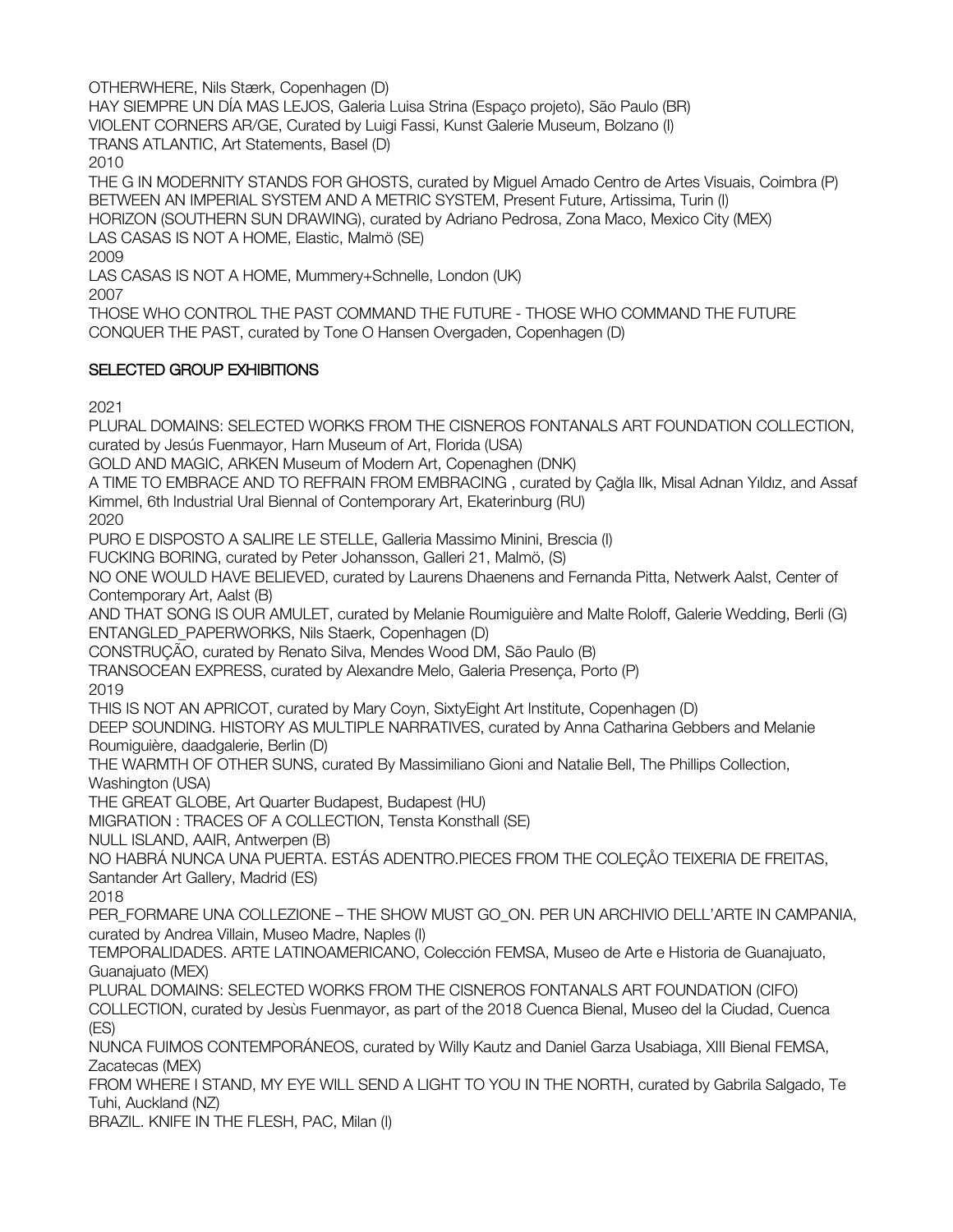2017

AN IMAGE IN LIGHT: THE HISTORY OF PROJECTED PHOTOGRAPHY, curated by Anne Lacoste, Musée de l'Elysée, Lausanne (CH)

LITTLE LOWER LAYER, curated by Nina Wexelblatt, Museum Of Contemporary Art Chicago, Chicago (USA) WER IST NOCH OSTERREICHISCH?, Kunst Meran, Meran (I)

LA TERRA INQUIETA, curated by Massimiliano Gioni, Fondazione Trussardi e Triennale di Milano, Milan (I) NEITHER, Mendes Wood DM, Brussels (B)

CANIBALIA, curated by Julia Morandeira Arrizabalaga, Hangar, Lisbon (P)

MONUMENTOS, ANTI-MONUMENTOS Y ESCULTURA PÚBLICA, curated by Pablo León de la Barra and Viviana Kuri, Museo de Arte de Zapopan, Guadalajara (MEX)

LIVES BETWEEN, curated by Joseph Del Pesco, Kadist, San Francisco (USA)

ALMOST THERE, curated by Kyongfa Che and Patrick Flores, Vargas Museum, Manila (PH)

POINT OF DEPARTURE, Curated by Magnolia de le Garza and Patrick Charpenel, Sala de Arte Santander, Madrid (ES)

DISPLACEMENT PROLOGUE, Curated by Lilou Vidal, Bureau des Réalites, Brussels (B) 2016

YOUR COUNTRY DOES NOT EXIST, Curated by WHW, MKC – Multimedia Centre, Split (HR)

THE ARTIST, Curated by Andreas Nilsson and John Peter Nilsson, Moderna Museet, Malmö (SE)

MALMÖS LEENDE, Curated by Edi Muka, Statens Konstråd, Malmö (SE)

THE WINTER OF OUR DISCONTENT, Curated by Jacopo Crivelli Visconti, Galerie Martin Janda, Vienna (A)

NUR IM OKZIDENT, Curated by Luigi Fassi, MAM Mario Mauroner Contemporary Art, Vienna (A)

UNDER THE SAME SUN: ART FROM LATIN AMERICA TODAY, the second exhibition of the Guggenheim UBS

MAP Global Art Initiative, curated by Pablo León de la Barra, South London Gallery, London (UK)

THE ARTIST, National Museum, Stockholm and Museum of Modern Art, Malmö (SE)

DESCENT, curated by Charlotte Ickes Institute of Contemporary Art, Philadelphia (USA)

DEPOIS DO FUTURO, curated by Daniela Labra Parque Lage, Rio De Janeiro (BR)

YOKO ONO. DREAM COME TRUE, curated by Gunnar B. Kvaran and Agustín Pérez Rubio Malba, Buenos Aires (AR)

2015

A STORY WITH IN A STORY, curated by Elvira Dyangani Ose, Göteborg International Biennial for Contemporary Art, Göteborg, (SE)

ALL THE WORLD'S FUTURES, curated by Okwui Enwezor the 56th edition of the Biennale di Venezia, Venice (I) DÉRIVE DÉRIVÉE, curated by Angelique Campens CAB Art Center, Brussels (B)

UNITED STATES OF LATIN AMERICA, curated by Jens Hoffmann and Pablo León de la Barra, Museum of Contemporary Art Detroit (USA)

SOUTHERN PANORAMAS, 19th Contemporary Art Festival Sesc Videobrasil, Sa ão Paulo (BR)

CANIBALIA, curated by Julia Morandeira Arrizabalaga, Kadist Art Foundation, Paris (F)

2014

REALLY USEFUL KNOWLEDGE, curated by WHW, Museo Nacional Centro de Arte Reina Sofi ía, Madrid (ES) MARK THE LINE, curated by Mikael Nanfeldt and Liv Stoltz, Go öteborgs Konsthall, Gothenburg (SE)

FORMS OF DISTANCING. REPRESENTATIVE POLITICS AND THE POLITICS OF REPRESENTATION, curated by Luigi Fassi and Stefano Collicelli Cagol Steirischer Herbst Festival, Graz (AUT)

IR PARA VOLVER - LEAVING TO RETURN 12° BIENAL DE CUENCA, curated by Jacopo Crivelli Visconti and Manuela Moscoso, Cuenca (ES)

UNDER THE SAME SUN, curated by Pablo Leo ón de la Barra Guggenheim Museum, New York (USA) BEYOND THE SUPERSQUARE, curated by Holly Block and Mari ía Ines Rodri íguez, The Bronx Museum of the Arts, New York (USA)

IDEA OF FRACTURE, curated by Jacopo Crivelli Visconti, Francesca Minini, Milan (I)

CRI ÍTICA DE LA RAZO ÓN MIGRANTE, curated by Carolina Bustamente Gutie érrez and Francisco Godoy Vega, La Casa Encendida, Madrid (ES)

LIBERDADE EM MOVIMENTO, curated by Jacopo Crivelli Visconti, Fundac ça ão Ibere ê Camargo, Porto Alegre (BR)

DER LEONE HAVE SEPT CENBEC ÇAS, curated by Filipa Oliviera and Elfi Turpin, CRAC Alsace, Altkirch (F) 2013

FOR NO APPARENT REASON, curated by Javier Hontoria, Centro de Arte Dos de Mayo, Madrid (ES) CONVERSATION PIECES, curated by Sophie Goltz, n.b.k, Berlin (D)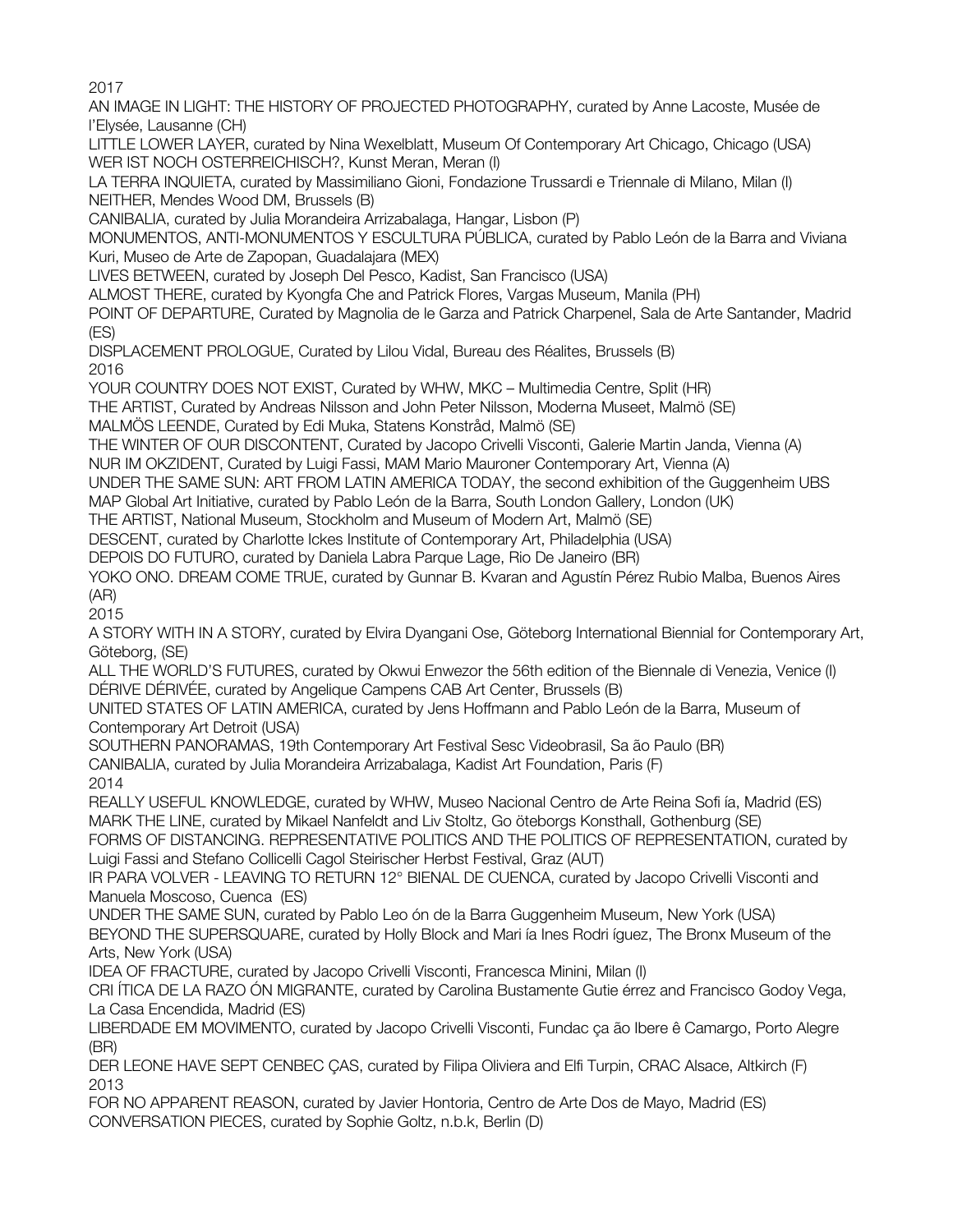MEETING POINTS 7: TEN THOUSAND WILES AND A HUNDRED THOUSAND TRICKS, Curated by WHW, M HKA, Antwerp, Para Site, Hong Kong and Beirut Art Center, Beirut (LB)

MUSE ÉE IMAGINAIRE AS PART OF DRAWING NOW, curated by Jean de Loisy and Katell Jaffre ès, Paris (F) THE NORDIC MODELL, curated by Cecilia Widenheim, Kim Einarsson and Stine Hebert, Malmo ö Art Museum, Malmö (SE)

2012

// A MAN IS WALKING DOWN THE STREET. AT A CERTAIN MOMENT, HE TRIES TO RECALL SOMETHING, BUT THE RECOLLECTION ESCAPES HIM. AUTOMATICALLY, HE SLOWS DOWN, curated by Luiza Teixeira de Freitas and Thom O'Nions Cristina Guerra, Lisbon (P)

A REVOLUC ÇA ÃO TEM QUE SER FEITA POUCO A POUCO PARTE III: ESTRATIFICACAO E RUPTURA: O PROCESSO COMO FORMA AND IV: A REVOLUC ÇA ÃO, curated by Jacopo Crivelli Visconti Galeria Raquel Arnaud, Sa ão Paulo (BR)

THE FUTURE THAT WAS, Smart Project Space, Amsterdam (NL)

PRINCI ÍPIOS FLEXOR, curated by Kiki Mazzucchelli, Gramatura, Sa ão Paulo (BR)

THE WAY OF THE WORLDS, curated by Beatrice Jones Frac Lorraine, Metz

SHOW OFF, curated by Jacob Fabricius Malmo ö Konsthall, Malmo ö and Point Centre for Contemporary Art, Nicosia

IEMANJA Á CLAUS, Mendes Wood DM, Sa ão Paulo and Diana Stigler, Amsterdam (NL)

F FOR FREEDOM, curated by Alexandre Melo Galeria Filomena Soares, Lisbon (P)

The 30th Sa ão Paulo Bienal - The Imminence of Poetics San Paulo, Curated by Luis Pe érez-Oramas

The Unexpected Guest Liverpool Biennal, curated by Lorenzo Fusi, Liverpool (UK)

UNFINISHED JOURNEYS, curated by Sabrina van der Ley and Andrea Kroksnes The National Museum of Norway, Museum of Contemporary Art, Oslo (NO)

FROM THE CLOSED WORLD TO THE INFINTE UNIVERSE, curated by Marc Bembekoff Le Quartier Centre d'art contemporain de Quimper,Quimper (F)

2011

ENCOUNTER WITH HILL, curated by A Åsa Nacking, Selections from the Malmo ö Art Museum Lunds Konsthall, Lund (SE)

RESPONDING TO THE NEW MOON: PROLOGUE, Curated by O Övu ül Durmusoglu, Galerie Tanja Wagner, Berlin (D)

VICTIMS AND MARTYRS, curated by Anna Johannson Go öteborgs Konsthall, Gothenburg (SE) Untitled (12th Istanbul Biennial), curated by Adriano Pedrosa and Jens Hoffmann 2011, Istanbul (TR)

SPEECH MATTERS, Danish Pavilion at the 54th Venice Biennale, curated by Katerina Gregos Venice (I)

THE THIRD SCULPTURE, curated by Krist Gruythuysen Straat Van Sculpture, Amsterdam (NL)

THE CRISIS OF CONFIDENCE, Prague Biennale 5, curated by Lino Baldini and Marta Barbieri Prague (CZ)

GUEST NATION BRAZIL...TUDO E È, curated by Alberto Salvadori and Andrea Lissoni, Fondazione Pitti, Florence (I) 2010

THE FUTURE GENERATION, Art Prize PinchukArtCentre, Kiev (UA)

THE MODERNA EXHIBITION 2010, curated By Fredrik Liew, Gertrud Sandqvist and Lisa Rosendhal Museum of Modern Art, Stockholm (SE)

IN TRANSITION: 2010 CIFO GRANTS & COMMISSIONS PROGRAM EXHIBITION, The Cisneros Fontanals Art Foundation, Miami (USA)

VECTORS OF THE POSSIBLE BAK, (with Johan Tire én) , curated by Simon Sheikh, Utrecht (NL) FREEZE, curated by Caroline Bøge, Nils Stærk, Copenhagen (D)

THE PHILOSOPHY OF MONEY, curated by Miguel Amado, Lisbon City Museum, Lisbon (P)

ALL THAT IS SOLID MELTS INTO AIR: THE SOCIAL AT THE BERARDO COLLECTION, curated by Miguel Amado Museu Colecc ça ão Berardo, Lisbon (P)

THE TRAVELING SHOW, curated by Adriano Pedrosa, Coleccio ón Jumex, Mexico City (MEX)

TRISTES TROPIQUES, curated by Pablo Leon De La Barra The Barber Shop, Lisbon (P)

ONE SHOT ! FOOTBALL AND CONTEMPORARY ART B.P.S.22, Space for Contemporary Creation Charleroi, Belgium (BE)

2009

FREE AS AIR AND WATER,curated by Saskia Bos and Steven Cooper Union, New York (USA)

MAMO ÕYGUARA OPA Á MAMO Õ PUPE É - Panorama da Arte Brasileira, curated by Adriano Pedrosa, Museu De Arte Moderna, San Paulo (BR)

DELOCALISATION EXIT PROJECT SPACE, curated by Fatos Ustek, Skopje (MK)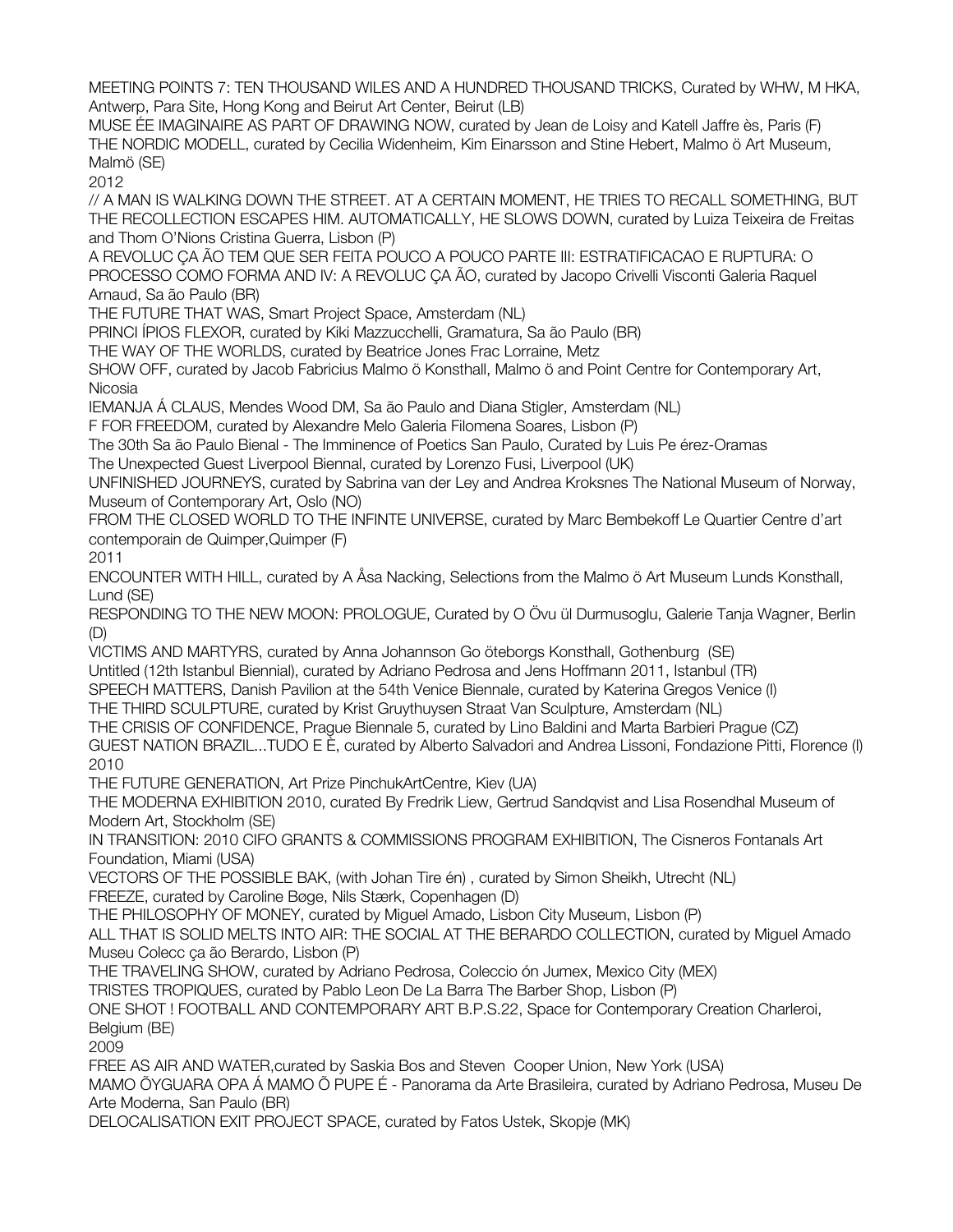REPORT ON PROBABILITY, curated by Adam Szymczyk, Kunsthalle Basel, Basel (CH)

Read Thread A Prologue to the 11th International Istanbul Biennale, curated by WHW, Tanas, Berlin (D) RISK LULEA Å ART BIENNAL, curated by Jan-Erik Lundstro öm, Lulea å, (SE)

A SPACE ON THE SIDE OF THE ROAD, curated by Henrik Andersson and Kajsa Dahlberg, Ro öda Sten, Gothenburg (SE)

2da Trienal Poli/Gra áfica de San Juan: Ame érica Latina y el Caribe, curated by Adriano Pedrosa, Julieta Gonza ález and Jens Hoffmann, San Juan (PR)

THIS IS NOT AMERICA, curated by Pablo Leo ón de La Barra, El Descanso del Guerrero, San Juan (PR) CHANGING LIGHT BULBS IN THIN AIR, curated by Summer Guthery, Hessel Museum of Art, Bard College New York (USA)

NOTES FROM THE LIVING DEAD MUSEUM, Living Art Museum, Reykjavik (IS)

POSTED 4: PRIVATE TALK - Public Space, Cork with Johan Tirén (IRL)

2008

BETWEEN THE IMAGES - IMAGINABLE EXPERIENCES FOR FUTURE MEMORIES, EXPOSEPTEMBER/ IASPIS, curated by Petra Bauer, Kim Einarsson and Helena Holmberg, Stockholm (SE)

OURS: DEMOCRACY IN THE AGE OF BRANDING, curated by Carin Kuoni, New School, Parsons, New York (USA) SALON OF THE REVOLUTION, curated by Ivana Bago and Antonia Majaca HDLU- The House Of Artists, Zagreb (HR)

TRY AGAIN, FAIL AGAIN,FAIL BETTER, curated by Hajnalka Somogyi, Mucsarnok Kunsthalle, Budapest (HU) NO NO NO NO NO NO NO NO NO NO NO NO THERE S NO LIMIT, Signal, Malmo ö (SE) ́

Annual Report: A Year in Exhibitions The 7Th Gwangju Biennale, curated by Okwui Enwezor, Hyunjin Kim and Ranjit Hoskote, Gwangju (KR)

Farewell to Post-Colonialism The Third Guangzhou Triennial Guangdong, (CN)

TINA B The Prague Contemporary Art Festival, Prague (CZ)

AUTOSTOP, curated by Jacob Fabricius, Malmo ö Konsthall, Malmö (SE)

ART RECLAIMS FOREIGN AFFAIRS, curated by < rotor >, Ljubiljana (SI)

Whitney Independent Study Program Exhibition, curated by Cecilia Canziani and Vincent Honore é, New YorkThe unfair fair 1:1projects, Rome (I)

2007

MOVEMENT, CONTINGENCY, COMMUNITY, Gallery27, curated by Hyunjin Kim, Kaywon School of Art & Design, Seoul (KR)

GROUND LOST, curated by WHW Galerija Nova, Zagreb and Forum StadtPark, (A)

IMAGINE ACTION, curated by Emily Pethick, Lisson Gallery, London (UK)

Heterotopias Thessaloniki Biennalen, curated Jan-Erik Lundstro öm, Thessaloniki (GR)

I WANT TO BE ABLE TO SEE WHAT IT IS, Lunds Konsthall, Lund (SE)

2006

TIME SPACE AND DISORIENTIATION, curated by Marianna Garin Borgovico 33, Como (I)

WE ALL LAUGHED AT CHRISTOPHER COLUMBUS, curated by Krist Gruythuysen and November Paynter,

Platform Garanti, Istanbul and Stedjlik Museum Bureau, Amsterdam (TR) (NL) 2004

Minority Report: Challenging Intolerance in Contemporary Denmark, (with Johan Tiren) curated by Trine Rytter Andersen, Kirsten Dufour, Tone O. Nielsen & Anja Raithel, Aarhus (D) 2003

After the future 10 th Biennal of Moving Images, curated by Lesley Young and Charles Esche, Centre for Contemporary Images, Saint-Gervais, Genéve (CH)

## WORKS IN COLLECTIONS

The National Museum of Art, Oslo

Guggenheim Museum, New York

Fondazione Morra Greco, Naples

Coppel Collection, Mexico City

Cisneros Fontanals Art Foundation, Miami

Moderna Museet, Stockholm

Nordic Contemporary Art Collection, Stockholm

Teixeira de Freitas' Art Collection, Portugal